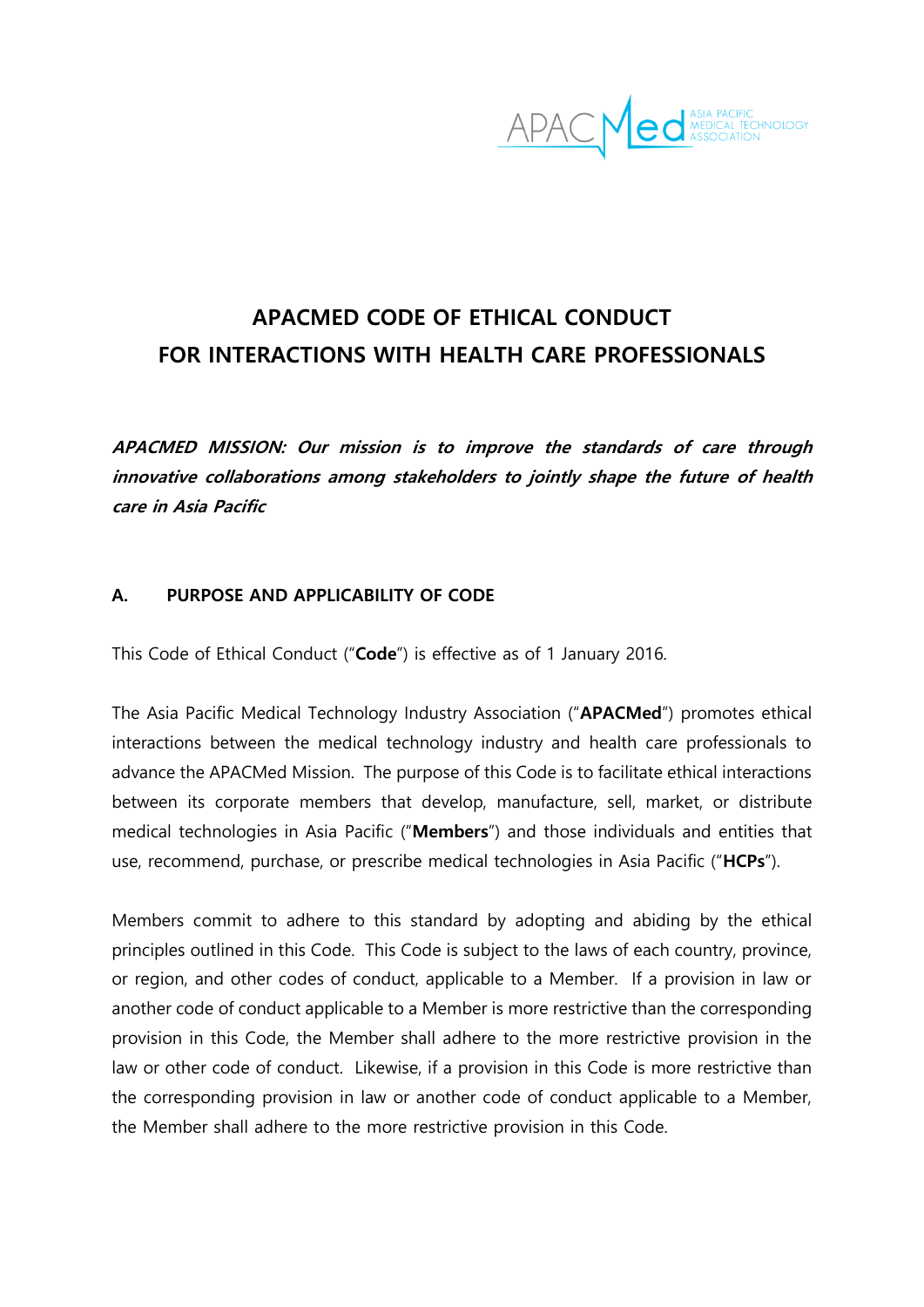

# **B. ETHICAL PRINCIPLES**

- **1. Collaborative interactions to preserve independent decision-making and public confidence**
- 1.1 APACMed recognizes that collaborative interactions between Members and HCPs are essential to advancing medical technology and ensuring the safe and effective use of Members' products and services. Ultimately, such interactions are to the benefit of patients.
- 1.2 APACMed is committed to ensuring that these interactions meet the highest ethical standards, preserve HCPs' independent decision-making, and reinforce public confidence in the integrity of patient care, treatment, and product and service selection.
- 1.3 All interactions with HCPs must be:
	- (a) conducted in compliance with applicable laws and codes of conduct;
	- (b) based on the best interests of the patient; and
	- (c) appropriately documented.
- 1.4 In promoting or advertising their products and services to HCPs, Members must ensure that they comply with applicable laws and codes of conduct. All statements must be true, accurate, and substantiated.

#### **2. Consultancy agreements**

Members may engage HCPs to provide *bona fide* services to the Member or on behalf of the Member, examples of which include clinical research, research and development, participation on advisory boards, and training and education of other HCPs on the safe and effective use of the Member's products and services or associated procedures. The selection of HCPs shall be based on relevant expertise, and shall not be used to induce a HCP to use, recommend, purchase, or prescribe the Member's products and services. HCPs shall be compensated at not more than fair market value for the services provided in the jurisdiction in which the HCP regularly conducts its practice, irrespective of where the consulting service takes place. Any expenses paid or benefits provided to a HCP shall be reasonable and appropriately documented in a written consultancy agreement specifying all services to be provided under the engagement.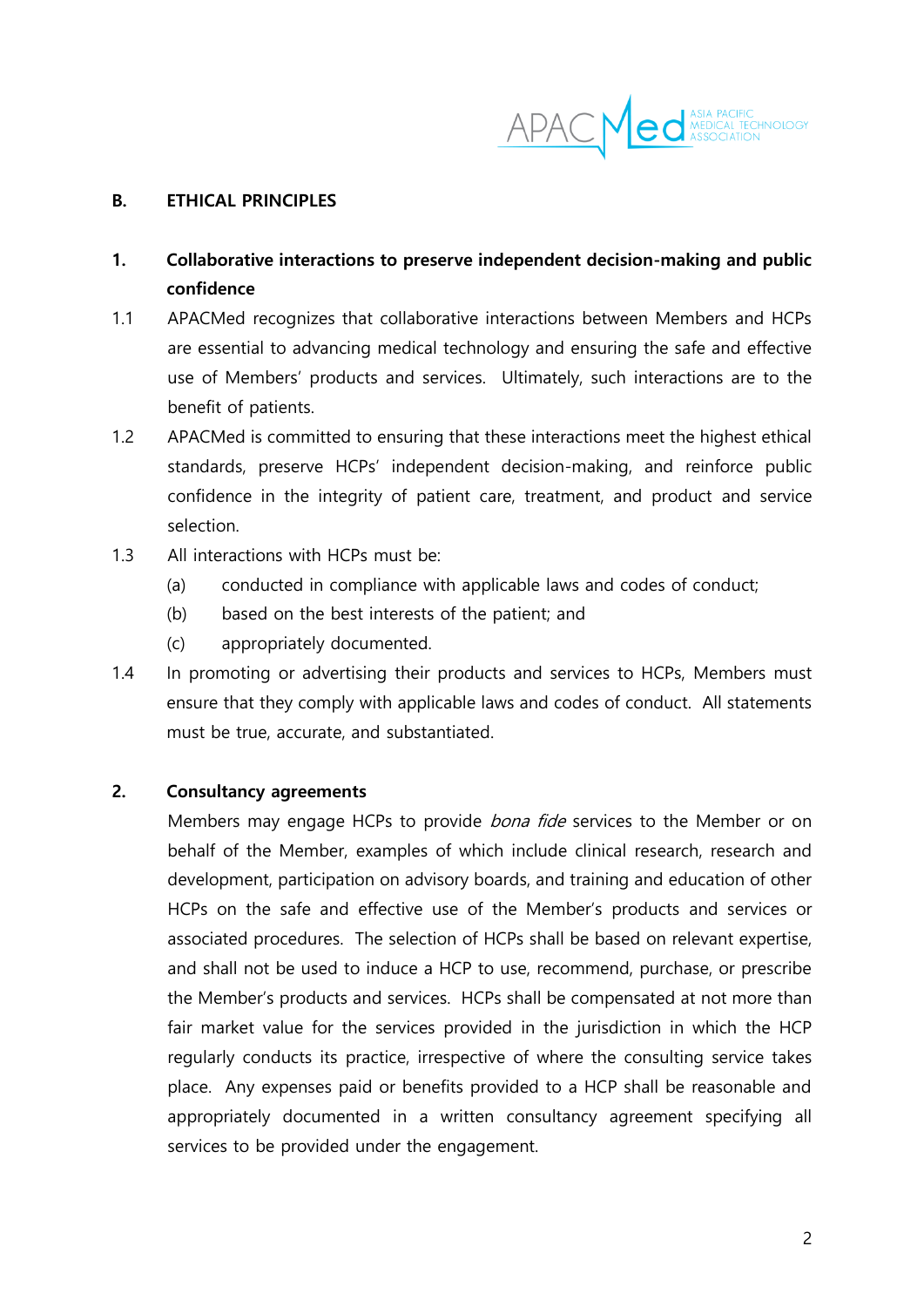

# **3. Member support of Third Party Educational Events**

- 3.1 Member support of a Third Party Educational Event<sup>1</sup> shall at all times preserve the independence of medical and scientific education. A Third Party Educational Event must primarily be dedicated to promoting medical, scientific, and educational activities and discourse, and must be initiated by the Third Party Educational Event organizer.
- 3.2 Any Member's decision to support a Third Party Educational Event must be based on sufficient information to enable the Member to evaluate the medical, scientific, and educational merit of the Third Party Educational Event, as well as the appropriateness of the venue and agenda. Members should not seek to inappropriately influence the program content, selection of faculty, educational methods, or materials at the Third Party Educational Event.
- 3.3 Under no circumstances shall a Member's support of a Third Party Educational Event be to induce an HCP to use, recommend, purchase, or prescribe the Member's products and/or services. The nature of and the conditions attaching to a Member's support of a Third Party Educational Event must be properly documented in writing.
- 3.4 Subject to Section 8 (Research and educational grants), a Member may provide an educational grant to:
	- (a) the organizer of the Third Party Educational Event to defray the costs of running the Third Party Educational Event and/or to support attendance of HCPs at the Third Party Educational Event;
	- (b) a Health Care Institution<sup>2</sup> to support attendance of HCPs at the Third Party Educational Event; and/or

-

<sup>1</sup> **Third Party Educational Event** is a conference or meeting that is of a medical, scientific, and/or educational nature, intended to promote scientific knowledge, medical advancement, and/or the delivery of effective health care, and organized by a Professional Association, Health Care Institution, or by a *bona fide* medical or other professional education provider.

<sup>2</sup> **Health Care Institution** is a body or legal entity that is a health care, medical, or scientific organization which may have direct or indirect influence on the purchase or acquisition of medical technology.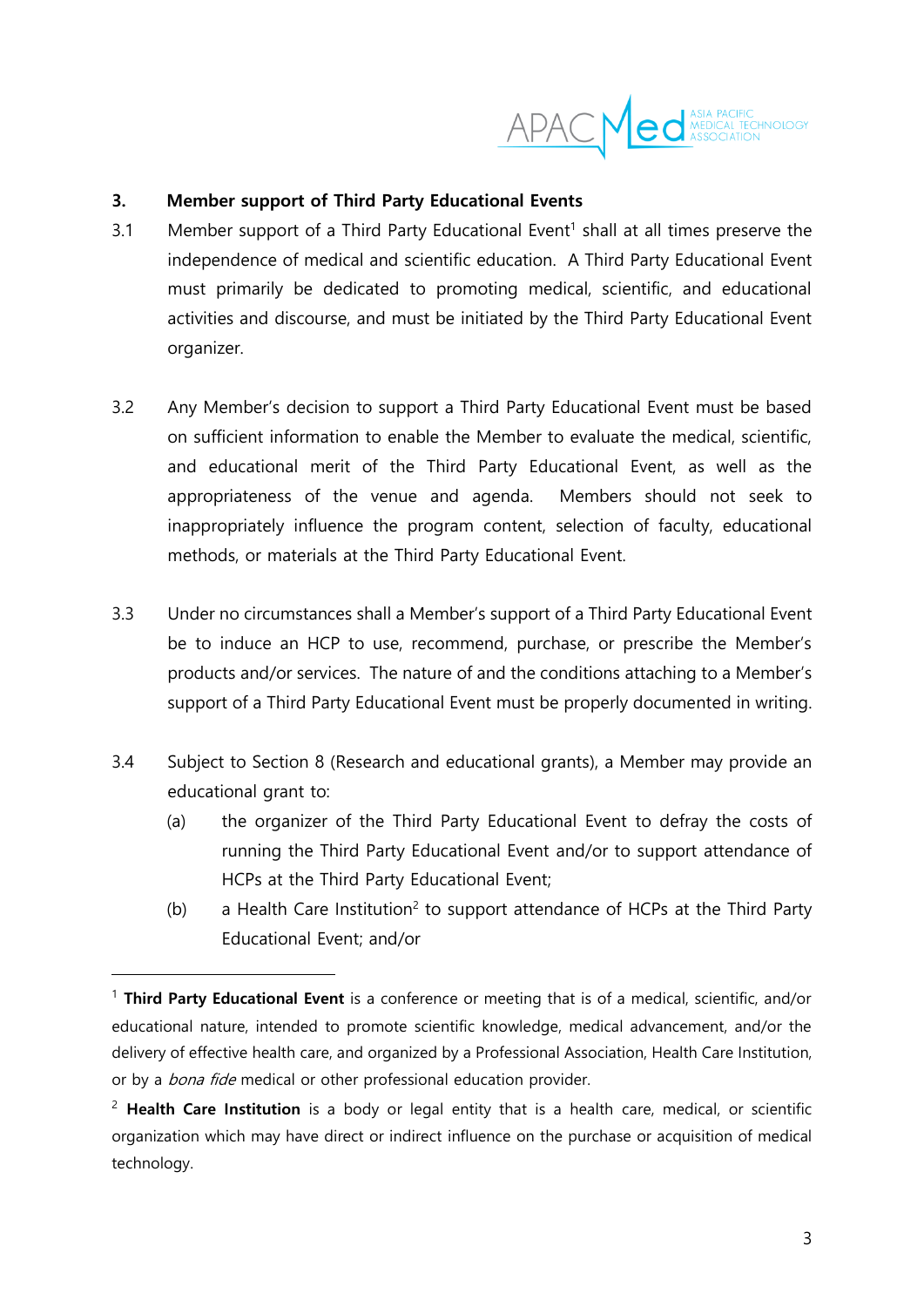

- (c) a Professional Association<sup>3</sup> to support attendance of HCPs at the Third Party Educational Event.
- 3.5 Without limiting Section 3.4, Member support of Third Party Educational Events shall be limited to funding:
	- (a) the purchase of advertising and leasing of booth space for displays and promotional activities at the Third Party Educational Event;
	- (b) the holding of satellite symposia at the Third Party Educational Event;
	- (c) registration fees to the Third Party Educational Event;
	- (d) reasonable travel to, and modest accommodation at, the Third Party Educational Event where out-of-town travel is required; and
	- (e) incidental meals and refreshments, provided the meals and refreshments are modest in value and are subordinate in time and focus to the educational purpose of the Third Party Educational Event.
- 3.6 Members shall neither:

-

- (a) arrange, pay for, offer to pay for, or otherwise reimburse the expenses of any individual HCP to attend or speak at a Third Party Educational Event; nor
- (b) select, or influence the selection of, any HCP to attend a Third Party Educational Event, whether as a delegate or as faculty.

In accordance with Section 8 (Research and educational grants), Members may only support attendance of HCP speakers and delegates at Third Party Educational Events through provision of educational grants under Section 3.4, provided the recipient of the grant makes an independent decision on selection of the attending HCPs.

3.7 Nothing in this Section 3 applies to Section 4 (Member organized or supported medical technology training and education).

#### **4. Member organized or supported medical technology training and education**

4.1 Members may provide or support training and education to HCPs on

<sup>&</sup>lt;sup>3</sup> Professional Association is a regional, national, or specialty clinical or other professional body representing HCPs.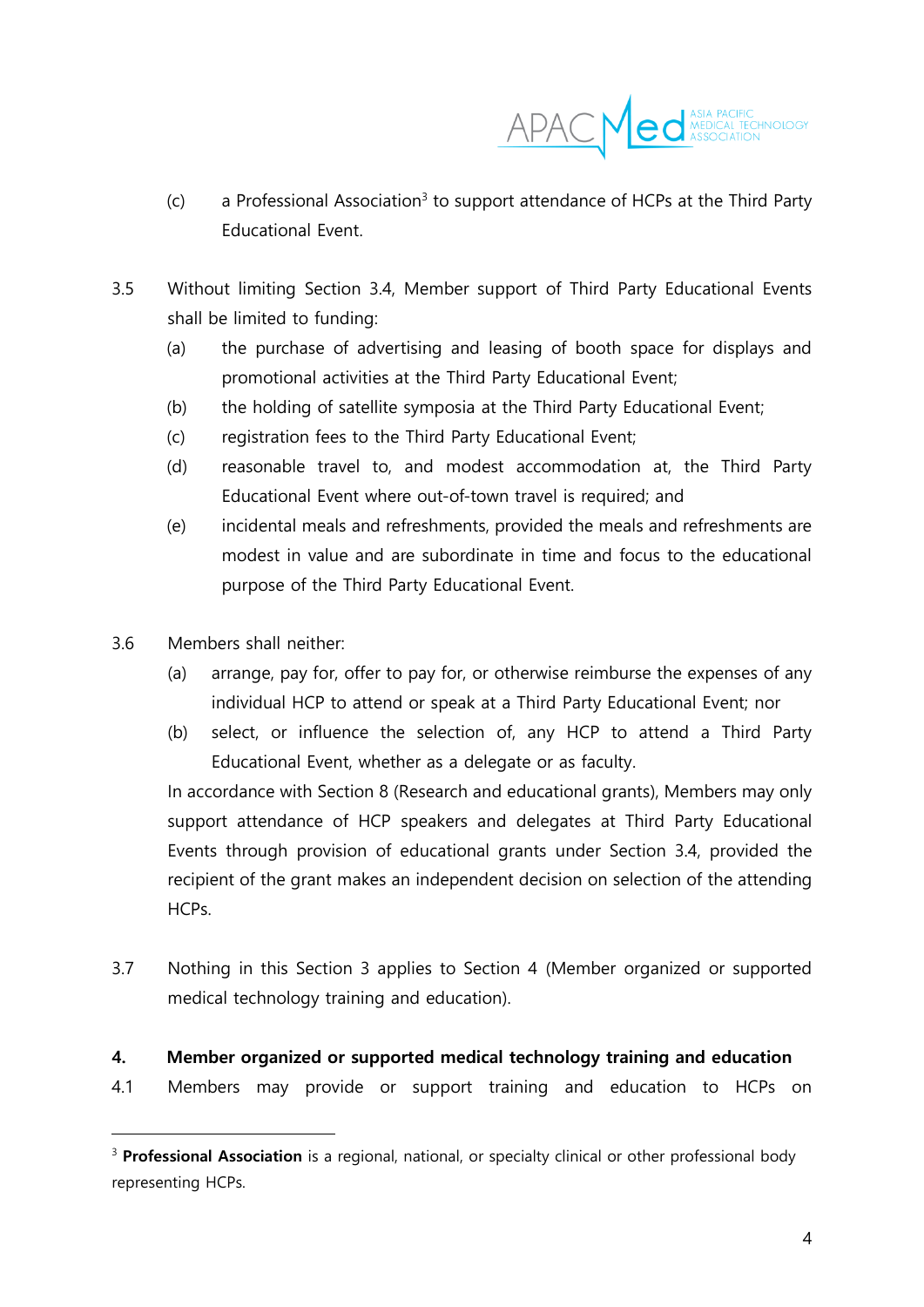

product-specific technology deployment, use, and application to facilitate the safe and effective use of medical technologies. Members may also provide or support education to HCPs on topics concerning or associated with the use of their medical technologies. Examples of training and education programs include "hands-on" training sessions, workshops, lectures, and product presentations. Training and education shall be conducted by qualified personnel, which may include Member personnel with appropriate technical expertise or personnel of an independent, reputable, professional third party.

4.2. Training and education programs shall be conducted in venues that are conducive to the transmission of education and training and are selected based on their suitability for the proposed program and for the convenience of attendees. Appropriate venues may include the HCP's premises, the Member's premises, or other clinical, laboratory, educational, or conference training facilities (including hotel conference rooms), depending on the nature of the program. The venue must not be selected because of its entertainment, leisure, or recreational facilities. To assist HCPs attending training and education programs, Members may fund the costs of individual HCPs' reasonable travel, modest accommodation, and incidental, modest meals and refreshments. Members shall not provide, pay for, or arrange for recreation or entertainment for participating HCPs, nor shall Members provide, pay for, or arrange for travel, accommodation, meals, or refreshments of spouses or other guests of participating HCPs.

#### **5. Prohibition on gift giving and entertainment**

No gifts may ever be given to a HCP, directly or indirectly, including gifts of cash, cash equivalents such as gift cards/certificates, tobacco, or alcohol. Members should not provide, nor arrange, entertainment or recreation to, or for, HCPs. Entertainment or recreation includes, for example, theatre, sporting events, golf, skiing, hunting, and leisure or vacation trips. This Section 5 is not intended to address the legitimate practice of providing educational support items covered in Section 6 (Educational support items) and appropriate sample products and opportunities for product evaluation covered in Section 7 (Evaluation/sample/demonstration products).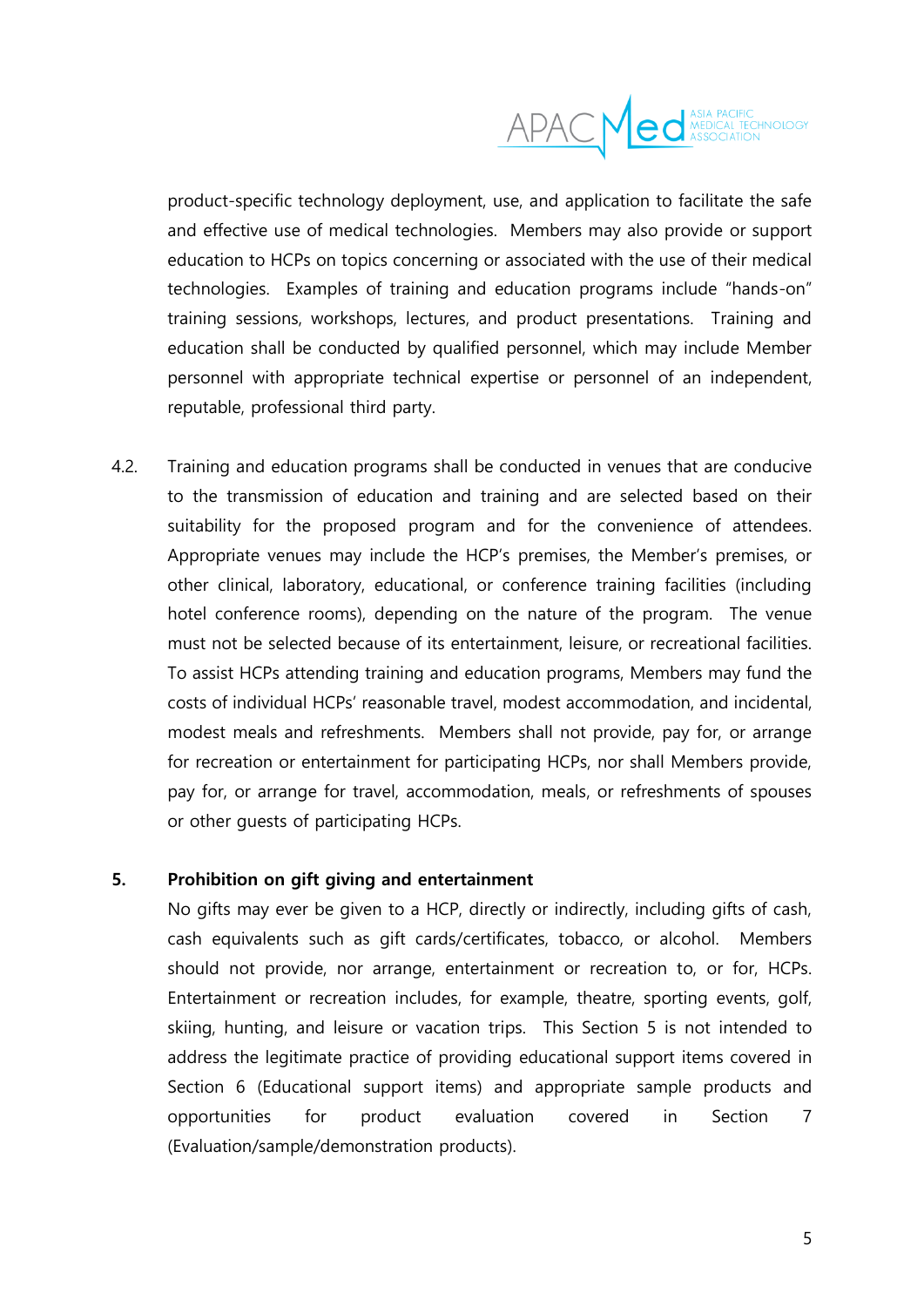

### **6. Educational support items**

Members must ensure that sales of products and services are never made on the basis of a HCP receiving anything of value from a Member. Members may occasionally provide to HCPs branded or non-branded items of minimal value, in addition to medical textbooks, medical journals, and anatomical models. These items must serve a genuine educational function relating to the HCP's practice or otherwise benefit patients.

#### **7. Evaluation/sample/demonstration products**

A Member may provide medical technology products to HCPs free of charge for evaluation and demonstration purposes, provided that:

- (a) they are not given or intended as an improper inducement;
- (b) only reasonable quantities of evaluation products are supplied to HCPs to familiarize them with the products and enable them to gain experience with the products in their practice;
- (c) they are only provided in quantities and/or for a duration that is reasonably determined to enable adequate evaluation by the HCP;
- (d) they are appropriately documented and accounted for by the Member, including to minimize any risk of the HCP being able to financially benefit from the products; and
- (e) if not meant for human use or diagnostics purposes, they are marked "Not for human use" or "Not for diagnostic purposes" or with similar language to indicate that the products are solely for demonstration purposes and that they cannot be sold or used for human clinical studies or routine patient management.

#### **8. Research and educational grants**

A Member may provide research and educational grants provided that the Member:

- (a) adopts objective criteria for providing the grants;
- (b) implements appropriate procedures to ensure that grants are not conditional on the use, recommendation, purchase, or prescription of the Member's products and services; and
- (c) ensures that the recipient of the grant makes an independent decision on application of the grant and/or selection of any beneficiary of the grant.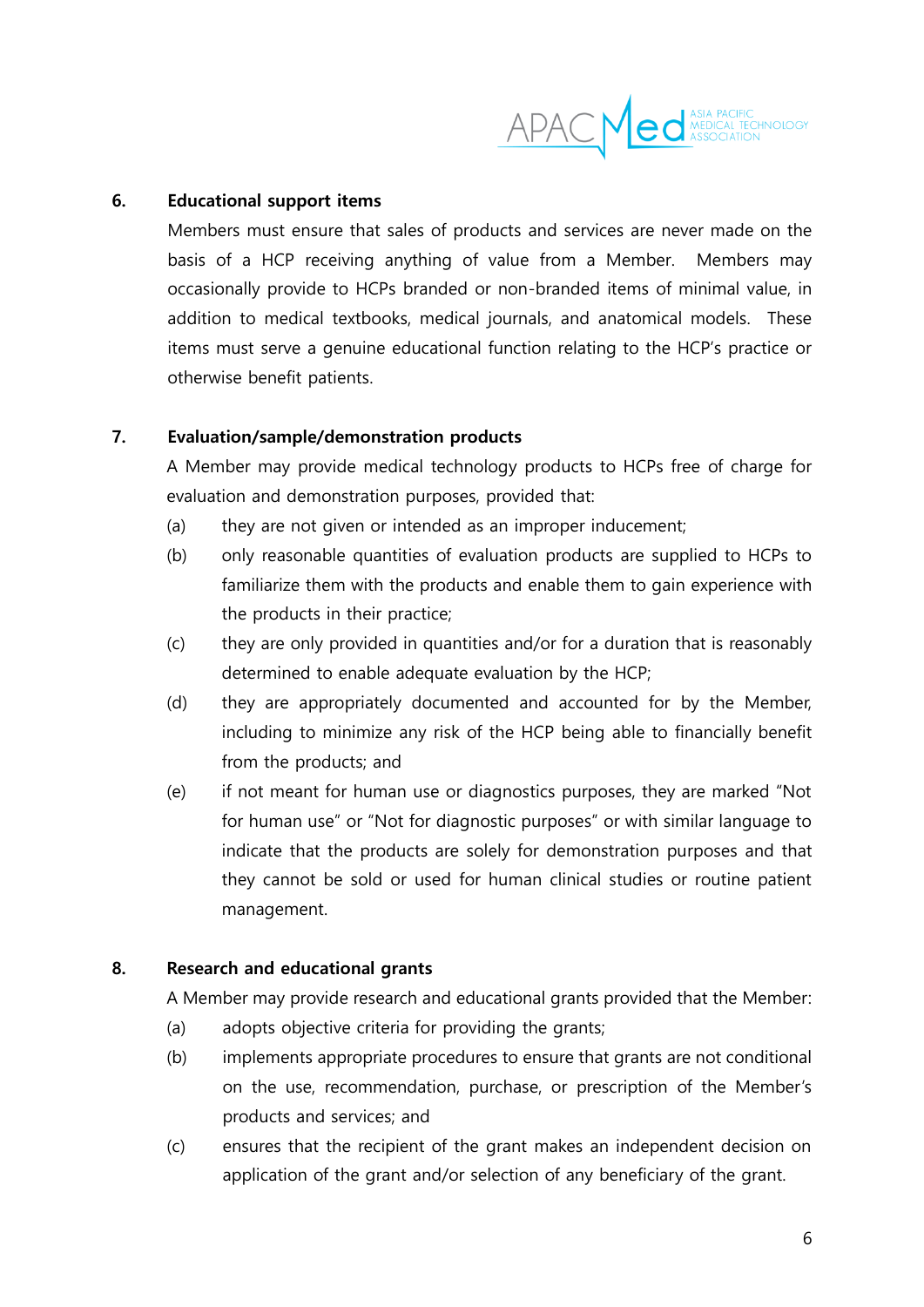

Research grants may only be used to support independent medical research with scientific merit or health care policy development, provided that such activities have well-defined objectives and milestones. Educational grants may only be made to advance patient care, for medical education of medical students, residents, fellows participating in fellowship programs, or other medical personnel, or for educating the public on health care issues.

#### **9. Charitable donations**

Members may make donations of money, products, or services for charitable or other philanthropic purposes, or sponsor events where the proceeds are intended for charitable purposes, unless the donations are prohibited under applicable laws and/or codes of conduct. Charitable donations shall be made to bona fide nonprofit entities, charitable organizations, missions supporting charitable projects, and to other organizations supporting charitable projects. A charitable donation must not be targeted to HCPs, nor used as encouragement or as a reward for a HCP using, recommending, purchasing, or prescribing a Member's products or services. All charitable donations shall be appropriately documented.

# **C. EFFECTIVE CODE IMPLEMENTATION**

In order to ensure effective implementation of these Code principles, each Member shall:

- (a) appoint a senior executive responsible for oversight of the Member's compliance with this Code;
- (b) adopt practical, useful, and meaningful policies, guidance, and tools intended to ensure compliance with the Code;
- (c) provide effective and ongoing training and education on the Code and on ethical conduct for interactions with HCPs;
- (d) ensure that senior management and the Member's board of directors or other governing body have expressly committed to support the Code;
- (e) institute appropriate internal monitoring and auditing mechanisms;
- (f) create safe mechanisms for, and encourage, employees to raise concerns; and
- (g) require that third party intermediaries (including consultants, distributors,